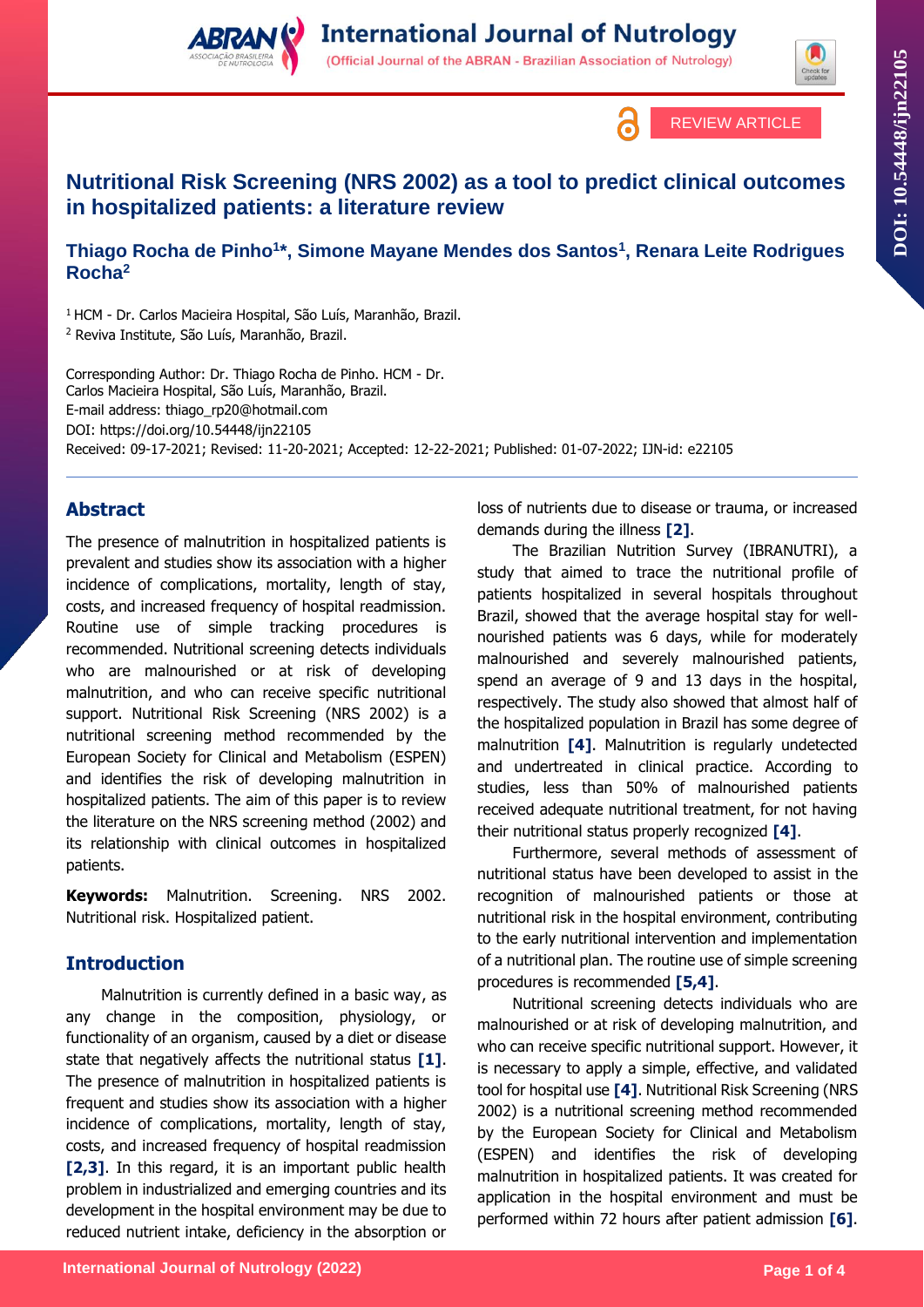Its application encompasses all adult patients, regardless of disease and age, and includes all clinical, surgical, and other patients present in the hospital environment **[7]**.

The classification of hospitalized patients, using this screening method, is categorized according to two components, nutritional status and disease severity, to which scores from 0 to 3, absent, mild, moderate, and severe, respectively, are attributed. If the age is greater than or equal to 70 years old, the value of 1 point is added to the final score. A patient who obtains a score equal to or greater than 3 points is considered at nutritional risk **[6]**.

Given this, this study aimed to review the literature on the NRS screening method (2002) and its relationship with the clinical outcome in hospitalized patients.

## **Methods**

## **Study Design**

The present study was followed by a systematic literature review model, according to the PRISMA rules. Access available at: http://www.prisma-statement.org/

### **Data sources and research strategy**

Clinical studies were included as case reports, retrospective, prospective and randomized trials with qualitative and/or quantitative analysis. Also, some review studies were included. Initially, the keywords were determined by searching the DeCS tool and MeSH Terms system.

## **Mesh Terms**

The main MeSH Terms were *Malnutrition;* Screening; NRS 2002; Nutritional risk; Hospitalized patient. The literature search was conducted through online databases PubMed, Periodicos.com, Google Scholar, Ovid, Scopus,Web of Science and Cochrane Library.

## **Study Quality and Risk of Bias**

The quality of the studies was based on the GRADE instrument, with randomized controlled clinical studies, prospective controlled clinical studies, and studies of systematic review and meta-analysis listed as the studies with the greatest scientific evidence. The risk of bias was analyzed according to the Cochrane instrument.

## **Litrature Review and Discussion**

A total of 89 articles were found involving malnutrition and hospitalized patient. Initially, was held the exclusion of existing title and duplications following the interest described in this work. After this process, the summaries were evaluated and a new exclusion was held. A total of 29 articles were evaluated in full, and 14 were included and discussed in this study (**Figure 1**). NRS 2002 is a tool developed by Kondrup et al. Its development started from the assumption that the indications for nutritional therapy should include factors related to the severity of malnutrition and the high nutritional needs that arise due to the installed disease **[6]**.

**Figure 1.** The selection process of scientific articles.



This nutritional screening method, when compared to other screening tools, has as a differential the patient's age, which is added to the final score when it is 70 years old or more. And it is already reported in several studies that an additional factor for the deterioration of nutritional status is age. The physiological changes in this phase compromise strength and mobility and increase nutritional frailty in the elderly. Additionally, in the disease, the use of medications and the physiological response to the injury worsen this situation [6,8]. Furthermore, Teixeira et al, used the NRS 2002 as a screening method in a study that evaluated 148 patients admitted to the hospital of the Paraná clinics and found that 41.2% were at no nutritional risk and 58.8% were at nutritional risk.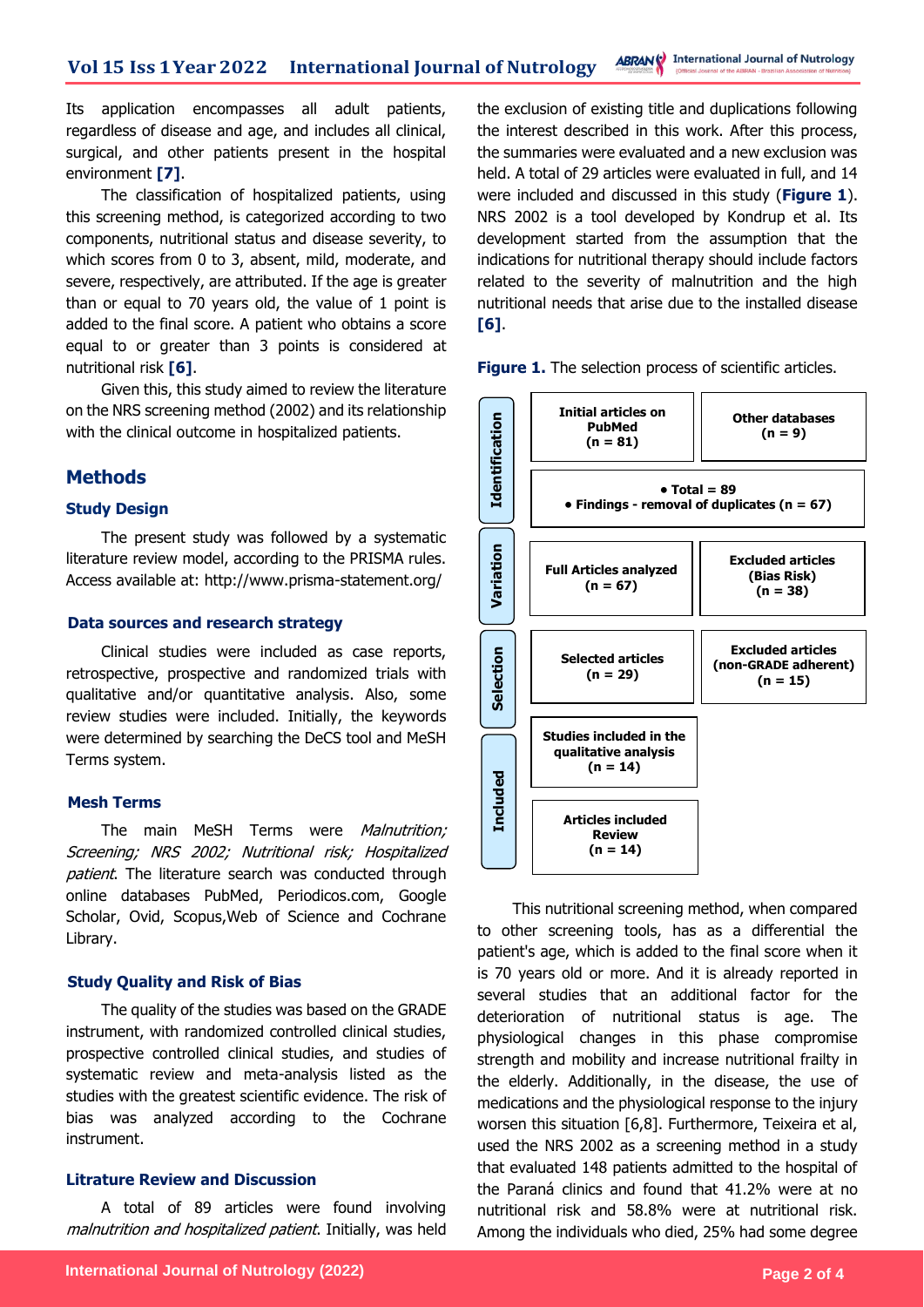#### of malnutrition **[9]**.

In a study carried out in Belo Horizonte, Jansen et al, observed that the NRS 2002 identified more than half of hospitalized patients (54.5%) at risk of malnutrition on admission. In addition, the nutritional risk was positively associated with the therapeutic outcome of the referral to the palliative care team or death **[8]**. This result is similar to that found by Silva et al, who, when assessing the nutritional risk of patients hospitalized in emergency service in the city of São Paulo, found that 63% were at risk by the NRS. In this same study, it was observed that mortality was significantly higher among patients at nutritional risk, the mortality rate among patients without risk was 3.9%, while the mortality rate among patients at risk was 17.6 % **[10]**.

## **Conclusion**

The data presented in this review suggest that the 2002 NRS is a good predictor of clinical outcomes in hospitalized patients, especially in relation to the length of stay and death. Furthermore, the data reveal the importance of reducing malnutrition in the hospital environment. This reality will only be achieved if patients at nutritional risk are correctly identified and soon after, receive an adequate nutritional intervention. Thus, using the NRS 2002 screening method in clinical practice would be of great importance, as it appears to be a simple and practical method, with proven efficiency in the detection of nutritional risk according to the literature, in addition to being the screening tool recommended by the EXPENSE.

## **Acknowledgement**

Nil.

## **Funding**

Not applicable.

## **Data sharing statement**

No additional data are available.

## **Conflict of interest**

The authors declare no conflict of interest.

## **About the license**

© The author(s) 2022. The text of this article is open access and licensed under a Creative Commons Attribution 4.0 International License.

## **References**

**1.** Junior JBS, Castro T, Lima L, Batista F.

Comparação entre avaliação subjetiva global e o novo diagnóstico nutricional proposto pela ASPEN em pacientes cirúrgicos. BRASPEN J. 2016; 31 (4): 305-10.

- **2.** Fidelix MSP, Santana AFF, Gomes JR. Prevalência de desnutrição hospitalar em idosos. RASBRAN - Revista da Associação Brasileira de Nutrição. 2013; 5 (1): 60-68.
- **3.** Correia MITD, Perman MI, Waitzberg DL. Hospital malnutrition in Latin America: A systematic review. Clinical Nutrition. 2016, 1-10.
- **4.** Garcia RS, Tavares LRC, Pastores CA. Rastreamento nutricional em pacientes cirúrgicos de um hospital universitário do sul do Brasil: o impacto do risco nutricional em desfechos clínicos. 2013; 11 (2): 147-52.
- **5.** Nascimento NC, Sostisso CF, Schieferdecker MEM, Rabito EI, Vilela RM. Comparação de métodos de detecção da desnutrição no ambiente hospitalar. Nutricion clínica dietetica hospitalaria. 2017; 37 (1):34-40.
- **6.** Nunes PP, Marshall NG. Triagem nutricional como instrumento preditor de desfechos clínicos em pacientes cirúrgicos. Com. Ciências Saúde. 2014; 25(1): 57-68.
- **7.** Calazans FCF, Guandalini VR, Petarli GB, Moraes RAG, Cuzzuol JT, Cruz RP.Triagem Nutricional em Pacientes Cirúrgicos de um Hospital Universitário de Vitória, ES, Brasil. Nutricion clínica dietetica hospitalaria. 2015; 35(3):34-41.
- **8.** Jansen AK, Silveira ALM, Oliveira MAB, Pimenta AM. Desfecho terapêutico de pacientes em risco nutricional admitidos em um hospital universitário. Rev Min Enferm. 2013; 17(3): 651- 657.
- **9.** Teixeira VP, Miranda RC, Batista DR. Desnutrição na admissão, permanência hospitalar e mortalidade de pacientes internados em um hospital terciário. Demetra; 2016; 11(1); 239- 251.
- **10.** Silva FR, Bezerra CC, Stanich P, Scorza CS, Batista REA. Triagem nutricional de pacientes internados no serviço de emergência. BRASPEN J. 2017; 32 (4): 353-61.
- **11.** Lima GES, Silva BYC.Ferramentas de triagem nutricional: um estudo comparativo. BRASPEN J. 2017; 32 (1): 20-4.
- **12.** Ferreira T, Guimarães RCA, Sanches FLFZ. Risco nutricional em pacientes hospitalizados: comparação de três protocolos de triagem nutricional. Multitemas. 2018; 23 (55): 245-263.
- **13.** Leite LO, Souza CO, Sacramento JM. Risco nutricional pelo método Nutritional Risk Screening